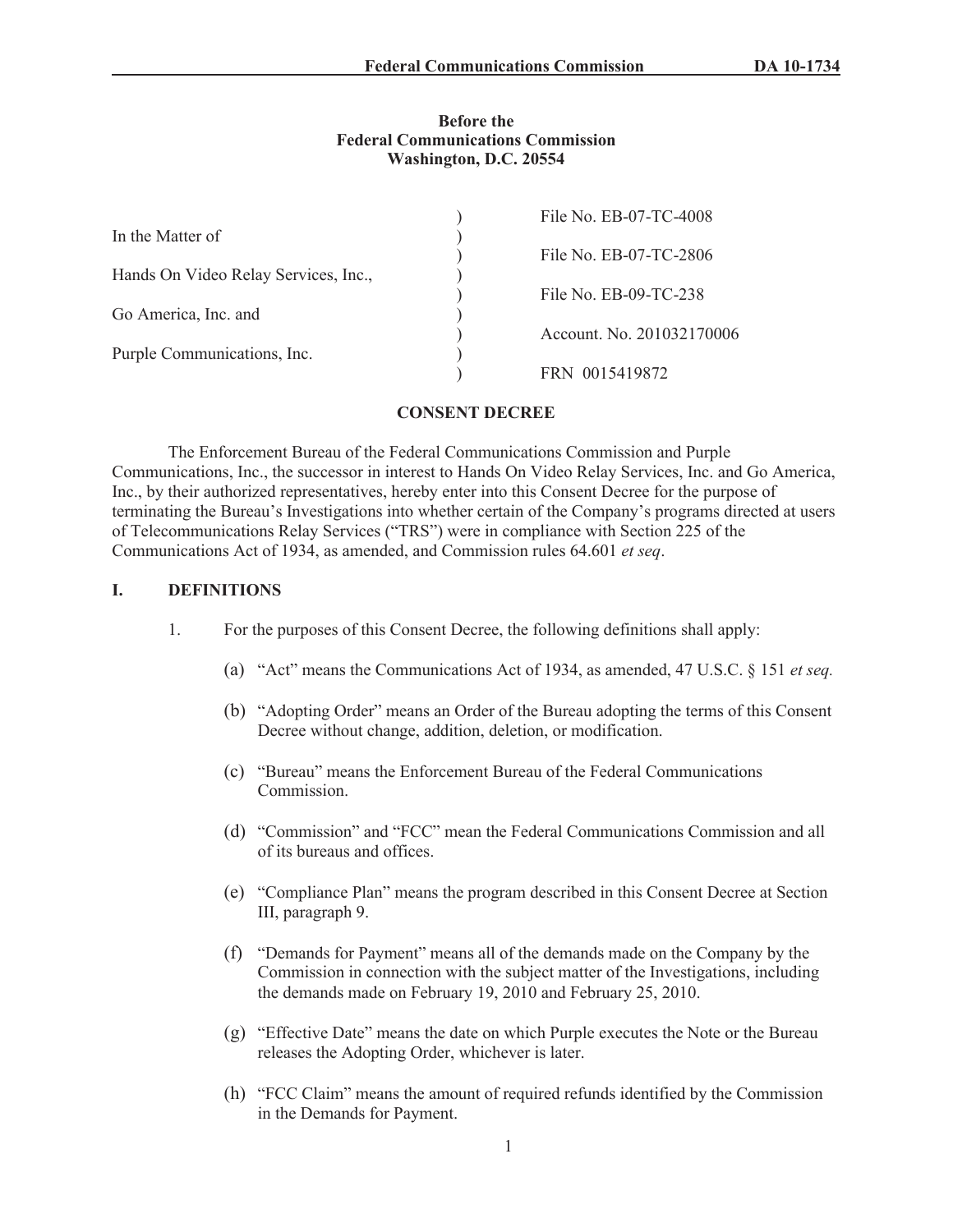- (i) "February 25, 2010 Declaratory Ruling" means the Declaratory Ruling by the FCC's Consumer and Governmental Affairs Bureau, released on February 25, 2010, CG Docket No. 10-51.
- (j) "Investigations" means the inquiries undertaken by the Enforcement Bureau regarding the Company's compliance with Section 225 of the Act, 47 U.S.C. § 225, and Section 64.604 of the Rules, 47 C.F.R. § 64.604, in File No. EB-07-TC-2806, File No. EB-07-TC-4008, and File No. EB-09-TC-238.
- (k) "NECA" means National Exchange Carrier Association, Inc.
- (l) "Note" means the Deferred Payment Plan Promissory Note, executed by Purple on September 16, 2010, in which the Company agrees to pay the FCC Claim over a five-year period.
- (m) "Parties" means Purple and the Bureau, each of which is a "Party."
- (n) "Purple" means Purple Communications, Inc., Hands On Video Relay Services, Inc. ("HOVRS"), and Go America, Inc. ("Go America"), and their predecessors-ininterest and successors-in-interest. (Purple, HOVRS, and Go America are also herein referred to collectively as the "Company.")
- (o) "Rules" means the Commission's regulations found in Title 47 of the Code of Federal Regulations.
- (p) "Standstill Agreement" means the agreement entered into on March 8, 2010, by and among the Commission, Purple, Churchill Financial LLC, Ableco Finance LLC, and Clearlake Capital, L.P.
- (q) "TRS Fund" means the Telecommunications Relay Services Fund. See Section 64.604(c)(5)(iii) of the Rules, 47 C.F.R. § 64.604(c)(5)(iii).
- (r) "TRS Fund administrator" means the entity selected by the Commission to administer the TRS Fund. See Section  $64.604(c)(5)(iii)$  of the Rules, 47 C.F.R. §  $64.604(c)(5)(iii)$ .

## **II. BACKGROUND**

2. The FCC commenced the Investigations into the Company in  $2007<sup>1</sup>$ . The FCC and the Company have entered into several tolling agreements (collectively, the "Tolling Agreement") to extend the statute of limitations for taking enforcement action for the potential violations of the Act, Rules, Commission orders, and policies under investigation and to enable the Parties to engage in negotiations regarding a potential resolution of the Investigations through a consent decree. The Investigations include:

<sup>&</sup>lt;sup>1</sup> In 2007, the FCC began investigating GoAmerica and HOVRS. The companies subsequently merged on January 10, 2008. GoAmerica officially changed its name to Purple Communications, Inc. on February 12, 2009.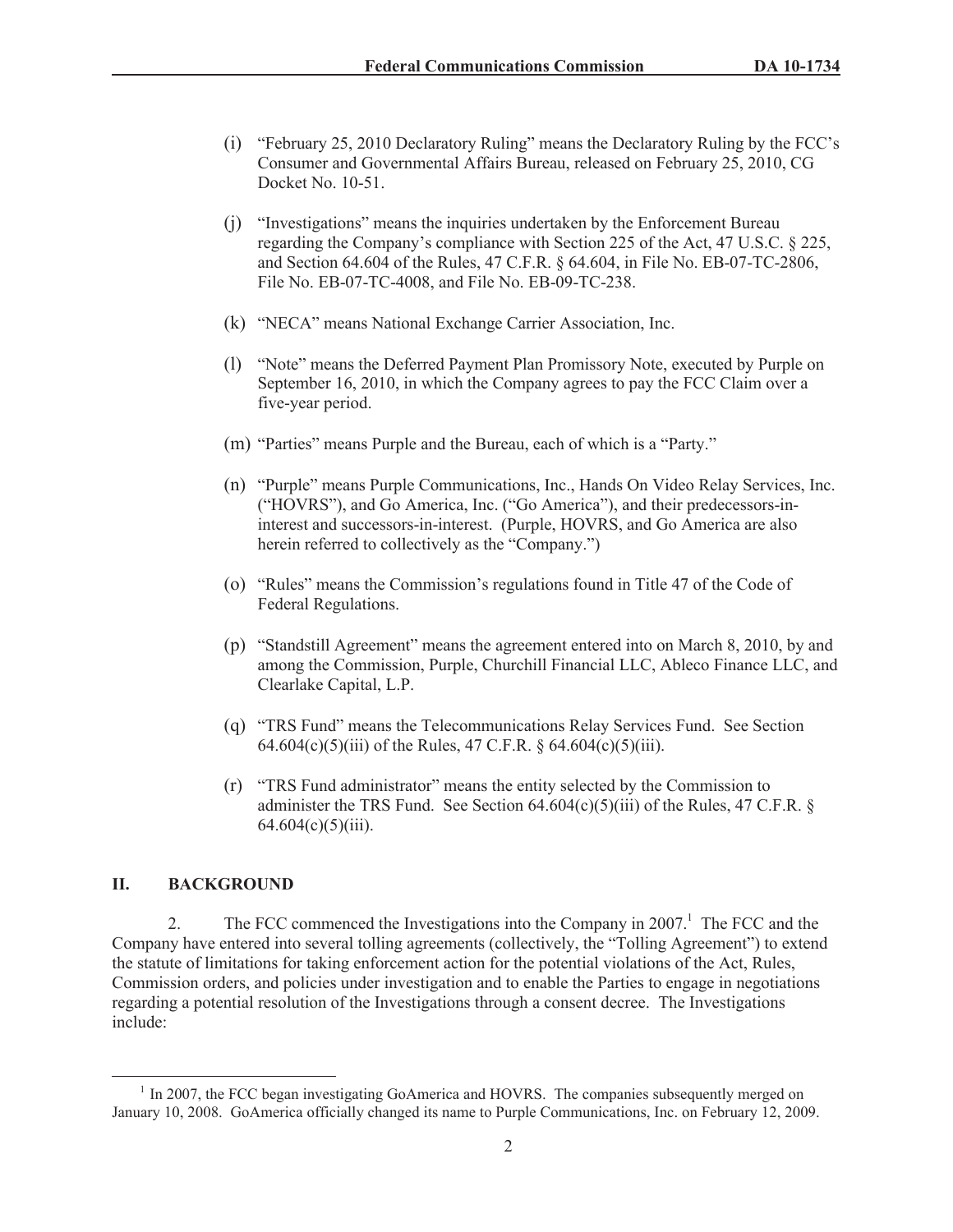(a) *File No. EB-07-TC-2806*: On May 7, 2007, the Bureau issued a Letter of Inquiry ("LOI") concerning GoAmerica's marketing and outreach efforts. On February 4, 2009, the Company received another LOI in File No. EB-07-TC-2806 addressed to Go America concerning a marketing program called the "Road Trip."

(b) *File No. EB-07-TC-4008*: On August 6, 2007, the Bureau issued a subpoena in File No. EB-07-TC-4008 initiating an investigation into the legal structure of HOVRS, its eligibility to receive payments from the TRS Fund, and HOVRS programs designed to attract new customers or increase the number of Video Relay Service ("VRS") calls made by existing HOVRS customers. The Company received a second subpoena dated January 30, 2008, inquiring into specific programs that may have violated FCC Rules, orders, and policies, which also related to File No. EB-07-TC-4008. The second subpoena included requests regarding certain HOVRS marketing programs (including gift cards and educational programs), contractual arrangements, and cost submissions.

(c) *File No. EB-09-TC-238*: On April 1, 2009, the Bureau issued a subpoena and LOI in File No. EB-09-TC-238 to Purple investigating international calls and programs designed to attract new customers or increase the number of VRS calls made by existing Purple customers (including marketing programs, third-party outreach, conference calls, surveys, contact with new customers, technical support, button programs, and customer confirmation calls).

3. The FCC issued two Demands for Payment concerning matters related to the Investigations. Additionally, the Company and the FCC entered into a Standstill Agreement on March 8, 2010. The details of the FCC's Demands for Payment and the Standstill Agreement are as follows:

> (a) *February 19, 2010 Demand for Payment*: On February 19, 2010, the Commission issued to the Company a demand for payment of \$1,740,406.26. In its February 19, 2010, correspondence, the Commission explained that certain claimed monthly TRS minutes of use were either unsubstantiated or ineligible for payment by the TRS Fund, and that Purple had received erroneous overpayments for VRS minutes associated with international-to-international calls. The Commission stated that such recoverable overpayments constituted a debt due and owing by Purple to the Federal Government.

> (b) *February 25, 2010 Demand for Payment*: On February 25, 2010, the Commission issued to the Company a second demand for payment of \$16,523,252.87. In its February 25, 2010, correspondence, the Commission explained that certain claimed monthly TRS minutes of use were either unsubstantiated or ineligible for payment by the TRS Fund, and that Purple had received erroneous overpayments for VRS minutes associated with calls made by or to its employees and subcontractors. The Commission stated that such recoverable overpayments constituted a debt due and owing by Purple to the Federal Government.

(c) *March 8, 2010 Standstill Agreement*: The Standstill Agreement noted that the FCC had identified required refunds by the Company to the TRS Fund. Interpreting the February 25, 2010 Declaratory Ruling as applying retroactively, the Company acknowledged that the FCC Claim is a debt amounting to \$18,459,064, and determined not to challenge the FCC's position. Purple and the Commission agreed to negotiate in good faith during the 180-day period following the date of the Standstill Agreement to reach a final and binding settlement concerning claims made by the Commission in connection with the Demands for Payment and matters related to the Investigations,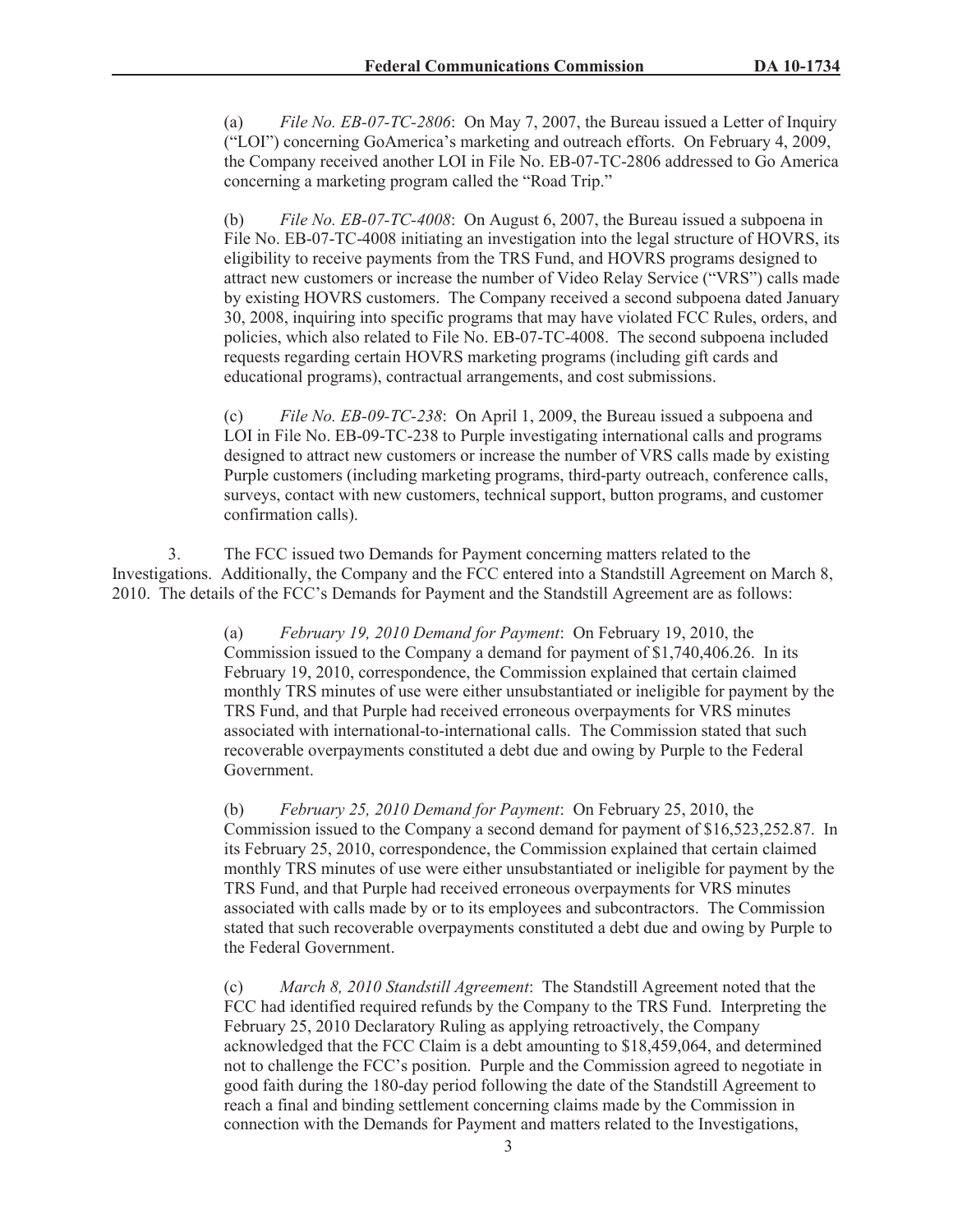including a plan for repayment of the full amount of the FCC Claim that complies with the requirements of 47 C.F.R. § 1.1914. Purple and the Commission also agreed that the statute of limitations under 47 U.S.C. § 503 would be tolled until thirty (30) days after the expiration of the Standstill Period (as defined in the Standstill Agreement) with respect to the subject matter of the Investigations and the subject matter of the subpoenas and LOIs issued therein.

4. Purple and the FCC agree that this Consent Decree constitutes a settlement of the Investigations and the Demands for Payment. However, the Parties further agree that this Consent Decree does not constitute either an adjudication on the merits or a factual or legal finding or determination regarding any compliance or noncompliance with the FCC's Rules and orders.

### **III. TERMS OF AGREEMENT**

5. **Adopting Order**. The Parties agree that the provisions of this Consent Decree shall be subject to final approval by the Bureau by incorporation of such provisions by reference in the Adopting Order without change, addition, modification, or deletion.

6. **Jurisdiction**. Purple agrees that the Commission has jurisdiction over it and the matters contained in this Consent Decree and has the authority to enter into and adopt this Consent Decree.

7. **Effective Date; Violations**. The Parties agree that this Consent Decree shall become effective on the Effective Date as defined herein. Upon the Effective Date, the Adopting Order and this Consent Decree shall have the same force and effect as any other order of the Commission. Any violation of the Adopting Order or of the terms of this Consent Decree shall constitute a separate violation of a Commission order, entitling the Commission to exercise any rights and remedies attendant to the enforcement of a Commission order.

8. **Termination of Investigations**. In express reliance on the covenants and representations in this Consent Decree and to avoid further expenditure of public resources, the Bureau agrees to terminate the Investigations. In consideration for the termination of the Investigations, Purple agrees to the terms, conditions, and procedures contained herein. The Bureau further agrees that in the absence of new material evidence, the Bureau will not use the facts developed in the Investigations through the Effective Date, or the existence of this Consent Decree, to institute, on its own motion, any new proceeding, formal or informal, or take any action on its own motion against Purple concerning the matters that were the subject of the Investigations or with respect to Purple's basic qualifications, including its character qualifications, to be a Commission licensee or hold Commission authorizations, *provided, however*, that the Bureau or Commission may consider the facts in this proceeding in any future proceeding involving violations by Purple of the same Rules and orders at issue in this proceeding or involving misrepresentation by Purple in its dealings with the Commission. The Bureau or the Commission shall not claim, demand, or require, by setoff, recoupment or otherwise, any further amounts or payments (including without limitation for overpayments from the TRS Fund) or impose any monetary penalties against Purple for alleged violations, in excess of the amount set forth in the Note and the amount of the voluntary contribution described in paragraph 18 below, relating to conduct prior to March 8, 2010, that is within the subject matter of the Investigations, or the subject matter of the subpoenas and LOIs issued therein. The Bureau represents that, except for the Investigations, it has no other enforcement investigation or inquiry underway against Purple that involves the same subject matter as the Investigations.

9. **Compliance Plan**. Purple agrees that it has implemented or will implement, within thirty (30) calendar days from the Effective Date, a Compliance Plan to ensure Purple's future compliance with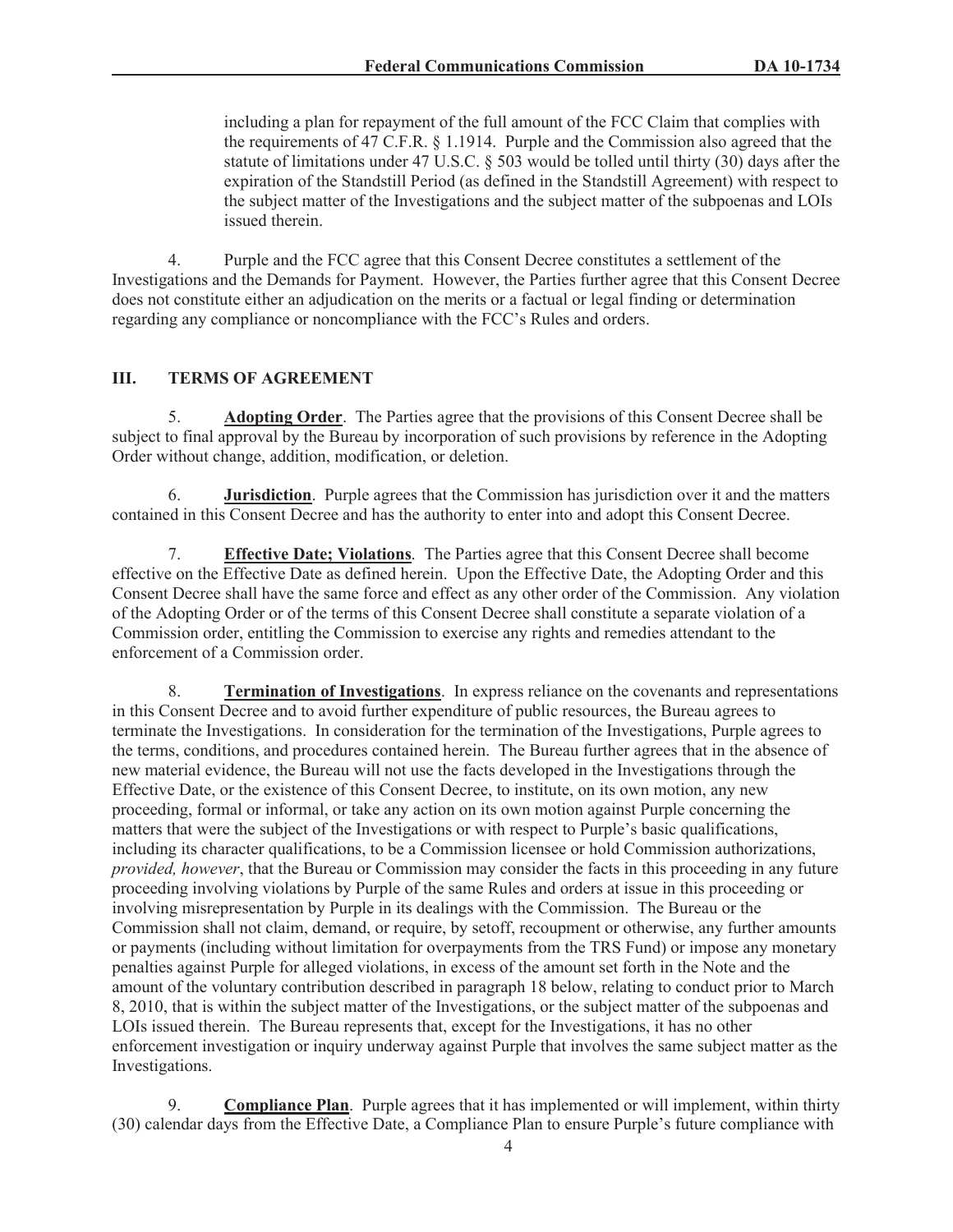the Act, the Rules, and orders governing TRS/VRS cost recovery. Purple shall provide a copy of the Compliance Plan to the Chief, Telecommunications Consumers Division, Enforcement Bureau, Federal Communications Commission, 445 12<sup>th</sup> St., S.W., Washington, D.C. 20554, within thirty (30) calendar days from the Effective Date, and within thirty (30) calendar days of implementing any revised Compliance Plan while this paragraph 9 is in effect. The Compliance Plan shall include, at a minimum, all of the obligations set forth at Exhibit A. The provisions of this paragraph 9 shall remain in effect for five (5) years from the Effective Date.

- (a) *Compliance Reports*. The Company shall submit Compliance Reports to the Commission twelve (12), twenty four (24), thirty six (36), forty eight (48), and sixty (60) months after the Effective Date. Each Compliance Report shall include a certification by the Company's Compliance Director, or other equivalent Company Officer, stating that he or she has personal knowledge that the Company:  $(1)$  has abided by the terms of the Compliance Plan at all times since its implementation; and (2) is not aware of any violations of the Act, Rules or FCC orders. If the Compliance Director or other equivalent Company Officer is not able to so certify, he or she shall explain fully the reason(s) therefor. All Compliance Reports shall be directed to the Chief, Telecommunications Consumers Division, Enforcement Bureau, Federal Communications Commission, 445 12th Street, S.W., Washington, D.C. 20554. The certification must comply with Section 1.16 of the Rules, $\frac{3}{2}$  and be substantially in the form set forth therein.
- (b) *Self-Disclosure*. The Company shall report any known (following an internal review) violations of the Act, Rules or orders, within thirty (30) calendar days of discovery to the Chief, Telecommunications Consumers Division, Enforcement Bureau, Federal Communications Commission, 445 12th Street, S.W., Washington, D.C. 20554. The Company shall likewise report any known breach of the terms and conditions of this Consent Decree within thirty (30) calendar days of discovery.

10. **Waivers**. Purple waives any and all rights it may have to seek administrative or judicial reconsideration, review, appeal, or stay, or to otherwise challenge or contest the validity of this Consent Decree and the Adopting Order, provided the Bureau issues an order adopting the Consent Decree without change, addition, modification, or deletion. Purple shall retain the right to challenge Commission interpretation of the Consent Decree or any terms contained herein. If either Party (or the United States on behalf of the Commission) brings a judicial action to enforce the terms of the Adopting Order or Consent Decree, neither Purple nor the Commission shall contest the validity of the Consent Decree or the Adopting Order, and Purple shall waive any statutory right to a trial *de novo*. Purple hereby agrees to waive any claims it may otherwise have under the Equal Access to Justice Act, 5 U.S.C. § 504 and 47 C.F.R. § 1.1501 *et seq*., relating to the matters addressed in this Consent Decree.

11. **Subsequent Rule or Order**. The Parties agree that if any provision of this Consent Decree conflicts with any subsequent Rules or orders adopted by the Commission (except an order specifically intended to revise the terms of this Consent Decree to which Purple does not expressly consent), this Consent Decree shall be amended in a manner consistent with the future Rules or orders. The Parties further agree that if, during the term of the Note, there is a retrospectively-applied change in the law or regulations that formed the basis of the Demands for Payment, the Consent Decree and the Note shall be modified to accommodate and be consistent with such changes.

 $^{2}$  47 C.F.R. § 1.16.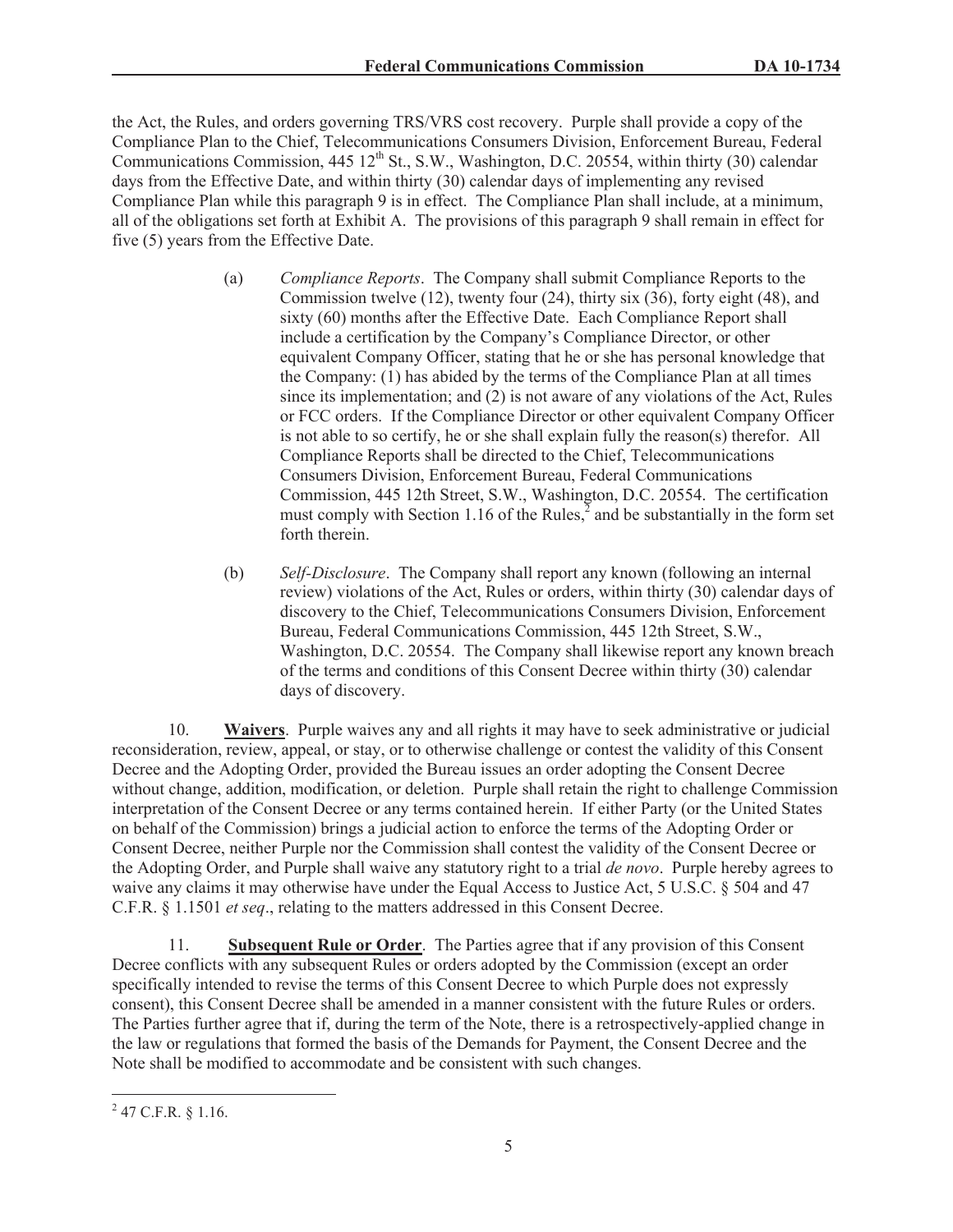12. **Successors and Assigns**. Purple agrees that the provisions of this Consent Decree shall be binding on its successors, assigns, and transferees.

13. **Final Settlement**. The Parties agree and acknowledge that this Consent Decree shall constitute a final settlement between the Parties.

14. **Modifications**. This Consent Decree cannot be modified or amended without the advance written consent of both Parties.

15. **Paragraph Headings**. The headings of the paragraphs in this Consent Decree are inserted for convenience only and are not intended to affect the meaning or interpretation of this Consent Decree.

16. **Authorized Representative**. Each Party represents and warrants to the other that it has full power and authority to enter into this Consent Decree.

17. **Debt Payments by the Company**. The Parties agree that the FCC Claim will be satisfied in the following manner:

- (a) *Initial Payment by the Company*. Pursuant to the Standstill Agreement, Purple and the Commission agreed that one-half (50%) of the amount determined by the TRS Fund administrator, NECA, to be due and payable to the Company in connection with its 2009 costs for implementation of ten-digit geographic numbering (the "Ten-Digit Costs") would not be paid out to the Company, but instead would be retained by the TRS Fund as an initial payment toward satisfaction of the FCC Claim. On August 13, 2010, NECA notified the Company that it was still in the process of reviewing Purple's reimbursement request, but that it had identified \$799,659.15 of expenses eligible for reimbursement. Accordingly, one-half of that amount (\$399,829.58) has been retained by the TRS Fund and has been credited against the FCC Claim as set forth in the schedule of installment payments provided in the Note. Consistent with the Standstill Agreement, should the TRS Fund administrator approve payment of any additional Ten-Digit Costs, one-half of such amounts will be retained by the TRS Fund and credited against the Note as a prepayment.
- (b) *Subsequent Payments by the Company*. As a result of good faith negotiations to resolve issues arising out of the Investigations, Purple agrees to satisfy the FCC Claim on the terms set forth in the Note. However, the Parties recognize that changes in the reimbursement rates for VRS services may affect Purple's ability to make installment payments on the schedule agreed to in the Note. Should subsequent rate adjustments by the Commission reduce the reimbursement rate for Purple's VRS service by more than ten percent (10%) below the published rates for the 2010-2011 year, the Parties agree to negotiate to consider amending the subsequent installment payments to reflect the rate adjustment. In agreeing whether to revise the Note, the Parties agree to take into account not only the amount of the rate adjustment, but also the overall impact that the rate adjustment has on the Company's business and its ability to make payments under the plan set forth in the Note.

18. **Voluntary Contribution**. Purple agrees to pay a voluntary contribution to the U.S. Treasury of \$550,000. One-third of the voluntary contribution amount (\$183,333.33) must be paid within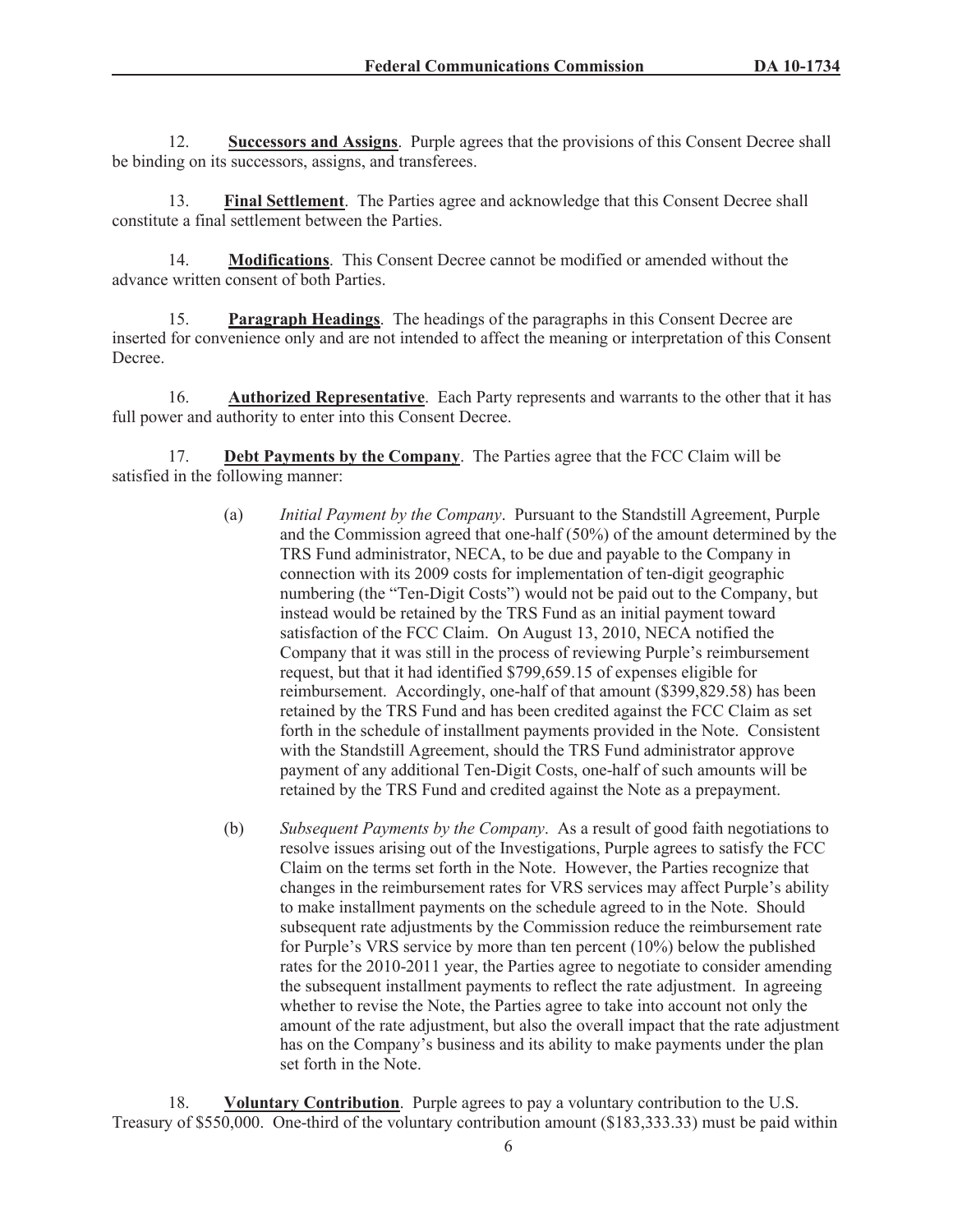two (2) years of the Effective Date. The remaining two-thirds (\$366,666.67) of the voluntary contribution amount must be paid within thirty (30) calendar days of satisfaction of the FCC Claim. The payments must be made by check or similar instrument, payable to the order of the Federal Communications Commission. The payments must include the Account Number and FRN Number referenced in the caption of the Adopting Order. Payment by check or money order may be mailed to the Federal Communications Commission, P.O. Box 979088, St. Louis, MO 63197-9000. Payment by overnight mail may be sent to U.S. Bank - Government Lockbox 979088, SL-MO-C2-GL, 1005 Convention Plaza, St. Louis, MO 63101. Payment by wire transfer may be made to ABA Number 021030004, receiving bank TREAS/NYC, and account number 27000001. Purple must also send electronic notification on the date said payment is made to the Chief, Telecommunications Consumers Division, Enforcement Bureau.

19. **Severability and Invalidity**. The Parties agree that if any of the provisions of the Adopting Order or the Consent Decree shall be invalid or unenforceable, such invalidity or unenforceability shall not invalidate or render unenforceable the entire Adopting Order or Consent Decree, but rather the entire Adopting Order or Consent Decree shall be construed as if not containing the particular invalid or unenforceable provision or provisions, and the rights and obligations of the Parties shall be construed and enforced accordingly. In the event that this Consent Decree in its entirety is rendered invalid by any court of competent jurisdiction, it shall become null and void and may not be used in any manner in any legal proceeding.

20. **Counterparts**. This Consent Decree may be signed in any number of counterparts (including by facsimile), each of which, when executed and delivered, shall be an original, and all of which counterparts together shall constitute one and the same fully executed instrument.

P. Michele Ellison Chief, Enforcement Bureau Federal Communications Commission

 $\mathcal{L}_\text{max}$  and  $\mathcal{L}_\text{max}$  and  $\mathcal{L}_\text{max}$  and  $\mathcal{L}_\text{max}$ 

 $\mathcal{L}_\text{max}$ 

 $\mathcal{L}_\text{max}$ 

Date

 $\mathcal{L}_\text{max}$  and  $\mathcal{L}_\text{max}$  and  $\mathcal{L}_\text{max}$  and  $\mathcal{L}_\text{max}$ Dan Luis Chief Executive Officer Purple Communications, Inc.

Date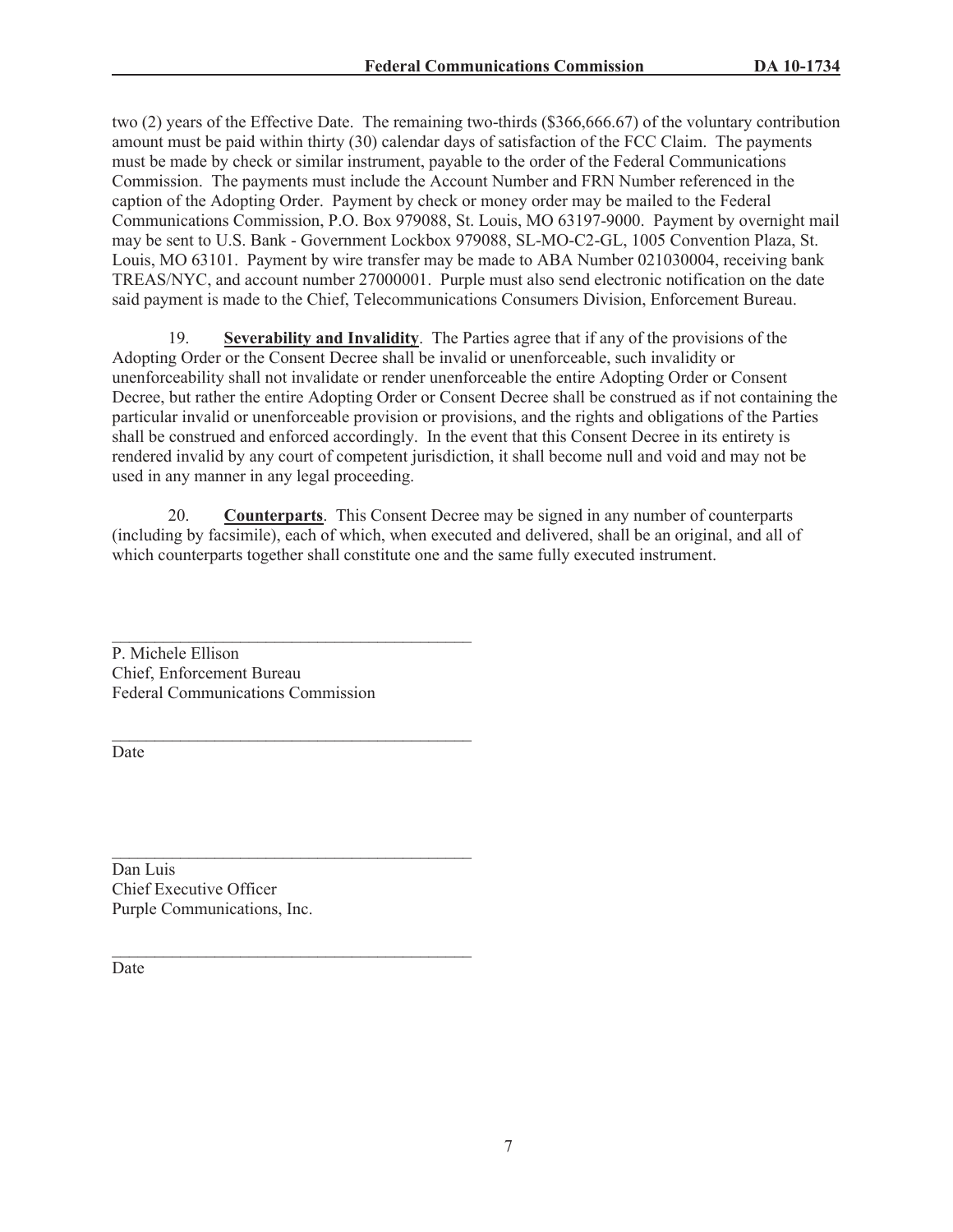# **EXHIBIT A**

# **COMPLIANCE PLAN OBLIGATIONS**

**I. Scope**. The compliance plan that Purple is required to implement pursuant to the terms of the Consent Decree to which this Exhibit is attached ("Compliance Plan") shall include, at a minimum, all of the provisions set forth in this Exhibit.

**II. Distribution of the Plan**. A copy of the Compliance Plan shall be provided to all Purple employees within ninety (90) calendar days of the Effective Date, to new hires at the time they are hired, and to persons or entities providing independent contractor services to the Company who are directly involved in the provision or marketing of relay services at the time the Company engages their services (collectively, "Employees"). Each and every Employee shall certify that s/he has received and read the Compliance Plan and that s/he will comply with the Compliance Plan in all respects.

**III. Compliance Director**. Within seventy-five (75) calendar days of the Effective Date, Purple will appoint a Compliance Director who will have direct responsibility for implementation of the Compliance Plan. The Compliance Director shall report to the General Counsel, the FCC Regulatory Committee (see paragraph IV below), and ultimately, the Board of Directors. The Compliance Director's specific responsibilities shall include, among other things, issuing FCC regulatory compliance directives and guidance, compliance training, coordination of compliance review, evaluation of programs and activities, and follow-up regarding compliance issues brought to his/her attention, and s/he shall have access to all Company files and documentation that s/he deems necessary to fulfill this responsibility. The Compliance Director shall monitor ongoing Company activities and ensure that the Compliance Plan is properly distributed.

**IV**. **Consultation with Compliance Director; Compliance Hotlines**. Any Employee shall be entitled to consult with the Compliance Director concerning FCC regulatory compliance issues. The Company shall maintain a hotline for anonymous comments, complaints, or suggestions and publicize to all Employees the general hotline number and website address for the FCC's Office of the Inspector General. The Company shall report any known (following an internal review) violation of the Act, Rules, or FCC orders within thirty (30) calendar days of discovery to the Chief, Telecommunications Consumers Division, Enforcement Bureau, FCC, 445 12<sup>th</sup> Street, S.W., Washington, D.C. 20554.

**IV. FCC Regulatory Committee**. Within sixty (60) calendar days of the Effective Date, Purple shall create and maintain an FCC Regulatory Committee of the Board of Directors. The Committee shall be charged with the responsibility to oversee the Company's development, implementation, and periodic updating of the Compliance Plan, and to oversee, direct and make recommendations to the Board of Directors with regard to the Company's regulatory and government initiatives. At least semi-annually, the Compliance Director and General Counsel shall report to the FCC Regulatory Committee on all pending or potential compliance issues and the overall effectiveness of Company compliance policies, procedures, personnel, and programs.

**V. Mandatory Regulatory Training**. Purple shall provide comprehensive training programs for all Employees regarding FCC rules and regulations, using programs tailored to the specific positions held by the Employees. The goal of the training programs shall be to ensure that Employees have an appropriate level of understanding regarding the obligations of TRS providers and are thus able to effectively assist in implementing the Compliance Plan and detect areas of potential compliance risk. Purple shall provide such training for current Employees within one hundred twenty (120) calendar days of the Effective Date, to all Employees hired after the Effective Date within thirty (30) calendar days of their hiring, and for all Employees at least once annually. As statutory and regulatory obligations change, Purple shall revise its training materials and provide training on those new obligations to its Employees within sixty (60) calendar days after the regulatory changes take effect.